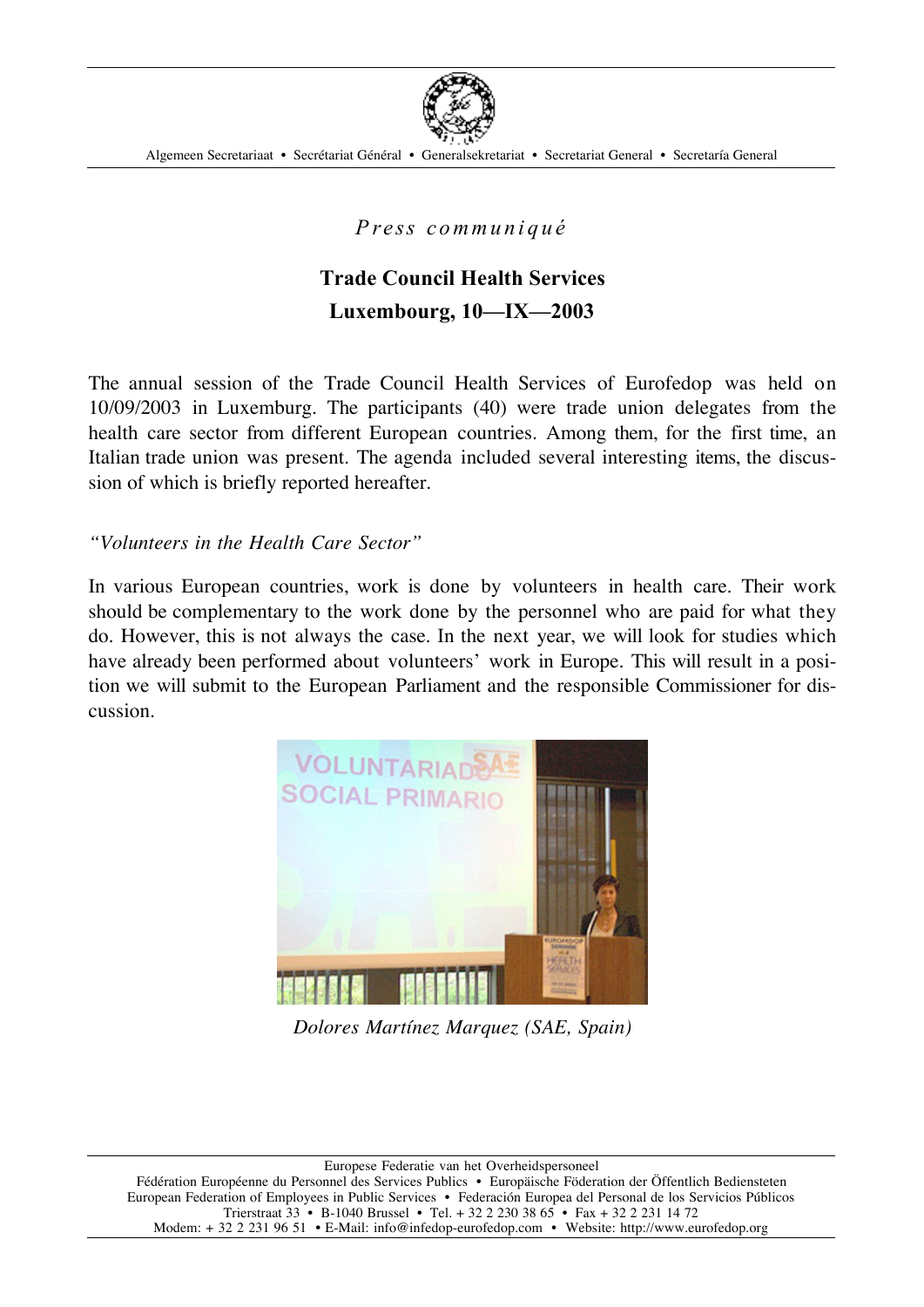## *"Humanisation of health care"*

The chairwoman of CICIAMS had come to give explanation to the trade council, about the translation of humanisation into quality thinking. Quality is what has to count, both for the patient and the help provider, but the effects will be different with both groups. The Trade Council wants to raise this point to the Council of Europe. There is a joint declaration by which CICIAMS and Eurofedop commit themselves to stimulating the quality of service in the health care sector.

## *"Research project : Analysis of the attractiveness of the health care sector as employer"*

The Trade Council has decided to perform a comparative study on salaries in various European countries. During this trade council, the concept of the study was discussed. A further elaboration of the concept is necessary. The project will be submitted to the European Commission for financial support.



*Diederik Van Noten (PricewaterhouseCoopers), An Verlinde (CICIAMS), Janette Pannekoek (CNV Publieke Zaak, The Netherlands)*

## *"Prevention of needlestick injuries"*

100,000 needlestick injuries happen each year and this is only the tip of the iceberg. Needlestick injuries can have serious consequences. Various European organisations, among which Eurofedop, have signed a joint Manifesto with regard to the prevention of needlestick injuries. Moreover, this immense problem has been mentioned to the European Parliament. More information can be found on the EUCOMED website www.eucomed.be.